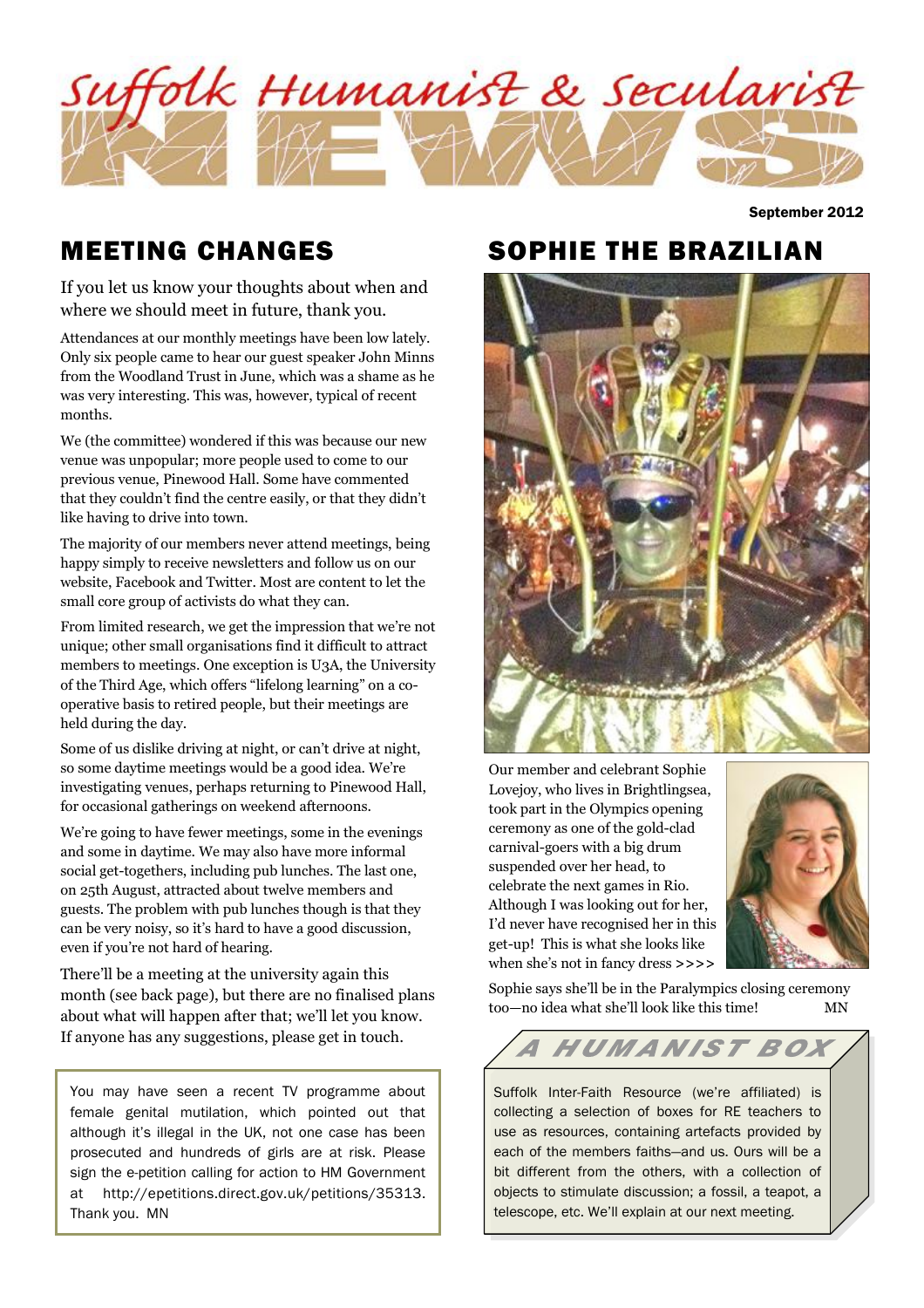

#### Denis's books

*At the July meeting, members shared their thoughts about the books they'd been reading lately. Denis Johnston describes his choice.* 

I considered three books. The first was "The pleasure of finding things out" by Richard Feynman. My youngest son recommended this and it has

been lying around the house for ages. Although Richard Feynman is one of the most famous physicists of all time this book is not scientific but is mainly about his attitude(s) to life.

Feynman was a maverick. He worked on top secret assignments – and was one of the key figures in developing the atomic bomb. He was also one of the very few people who saw an atomic bomb go off and survived with his sight intact. But he was a complete 'loose cannon in the organisations he worked for. He delighted in breaking into cabinets containing files and playing 'cat and mouse' with his management. His passion was for understanding.

The book is a celebration of the joy he discovered in finding out how things worked, from the simplest clockwork toy to the complexities of particle physics, and reflects his awe and wonder at the beauty and simplicity of the underlying mathematics.

There is little deep philosophy in the book but there is clarity and simplicity on his views on life and (non) religion.

I was especially interested in his views of the bomb.. More than anyone he knew what he was doing and what the implication was. Accordingly I had expected that he might have at least a chapter on his thoughts. But what is there is quite limited.

His moral take was very simple. It was them or us. If the USA had not developed the bomb when they did the Axis powers would have built theirs and won the war with it. For him at the time it was not a matter of morality – it was simply a race as to who got there first. He even goes so far as to say how much he expressed his delight with the dropping of the first bomb at the time – and how there was feeling of relief..

My second book was "Thinks" by David Lodge. The book is based on the relationship between a cognitive scientist, Ralph Messenger, and a humanist creative-writing instructor and novelist Helen Reed The essence of the book is a debate over the nature of human consciousness and contains views from the various 'traditions'. I suppose that I was bit disappointed – mainly because the fundamental debate was just a rerun of the strong/weak AI debates that were current in the '80s. The rest of the plot was OK but it wasn't quite what I had had hoped for in adding to what I was already familiar with.

### BBC Complaint

During the weekend of 18-19 August, it was reported that Winnie Johnson, mother of murder victim Keith Bennett, had died without knowing what Moors murderer Ian Brady had done with her son's remains. Mrs Johnson's solicitor was interviewed about this by the BBC's News 24 weekend presenter Maxine Mawhinney. I was among others who complained to the BBC about Ms Mawhinney:

"During an interview with Mrs Winnie Johnson's solicitor, John Ainley, Maxine Mawhinney asked if Brady was religious. Ainley said he wasn't. Mawhinney said that this meant that Brady wouldn't have a conscience, or words to that effect. It's the sort of ignorant comment I expect from some religious people, but a BBC newsreader ought to know better than to suggest that an atheist wouldn't have a conscience. Brady may not have one, but that has nothing to do with his atheism."

The BBC's response included the following: "... it was not Maxine Mawhinney's deliberate intention to comment explicitly or implicitly—on religion and conscience but we accept that such an impression could have been given and we're sorry if this is how it came across to some in our audience."

They went on, "... this issue will be discussed with both the presenter and the overall editor in charge that weekend."

The third book was Diana Butler's "Christianity after Religion". I was asked to read this after one of Mike King's talks at SIFRE and to give an atheist/humanist view on it. Butler is an American and the book was written in an American context – with Mega-churches, Christian fundamentalism, contemporary views "I'm not religious but I'm spiritual" etc, forming a backdrop. My main feeling was that she was something of a modern day Lutheran – railing against the obviously corrupt and compromised US church establishments – especially the prosperity churches – and also being concerned that the 'new spiritualism' with its associated flim-flam is all total nonsense. I empathised with her but felt that she had not gone far enough – she ended up as an apologist and reformer rather than someone who could just as well have concluded that her 'spiritual/Christian' belief was just as much nonsense as the rest. There was however one observation she made. One that really struck me as being so obvious that I could not see why I hadn't noticed it before. This was where she speculated that faith might just be something based upon intuition and "intuitive feelings". It is not quite as pithy as Mark twain's "Faith is believin' what you know ain't true" but it has a certain resonance. When I thought about it  $-$  that was exactly what it was.

All the "great" religious leaders and their closest disciple s based their beliefs upon 'revelation'. It is nothing more than what we would today term intuition. Sometimes there is just one concept that makes a book well worth reading and this was it.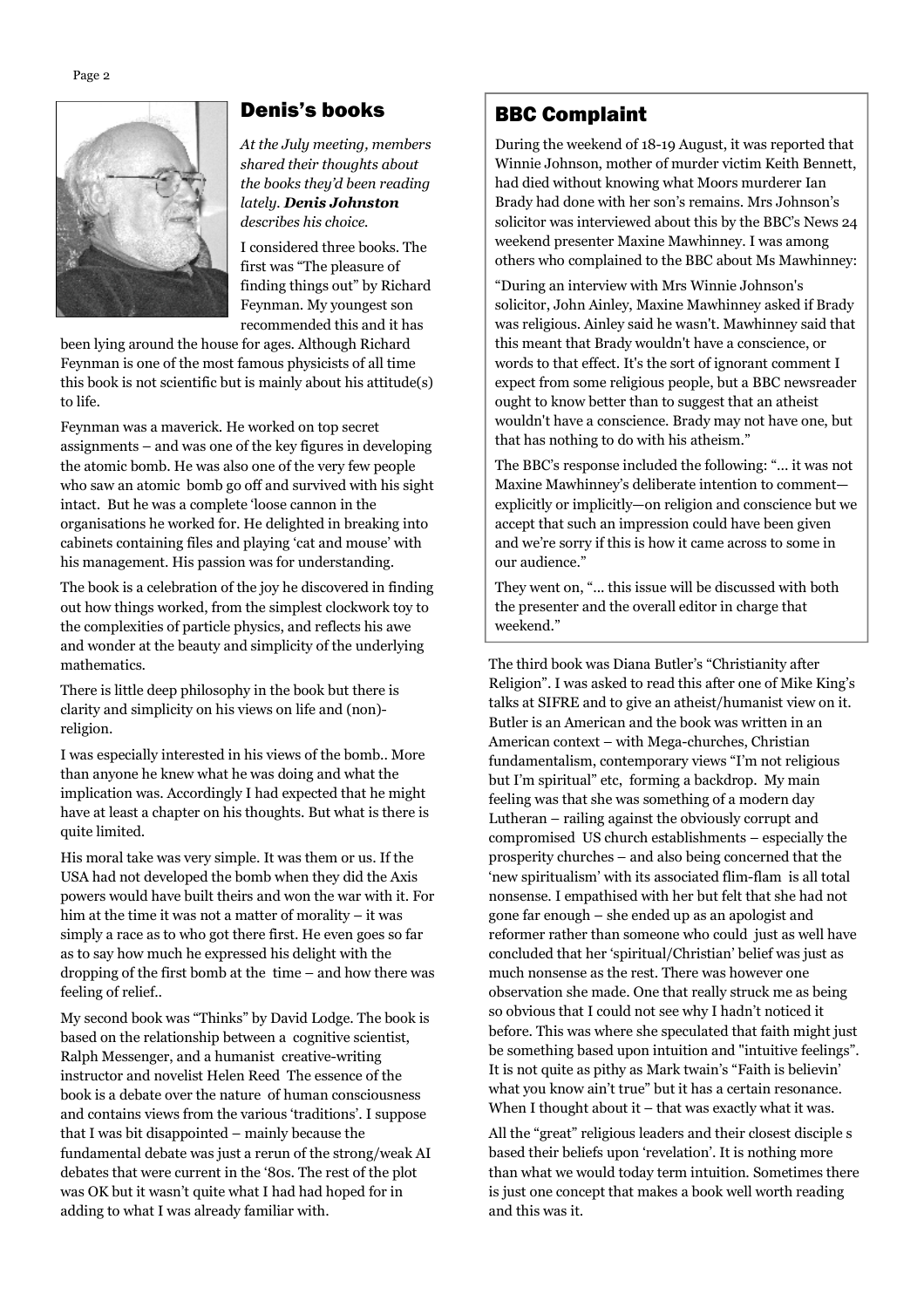## **Café Scientifique, Ipswich**  $\left| \right|$   $\left| \right|$  informed and well-lubricated.

#### *John Mellis*

Café Scientifique is a place where, for the price of a cup of coffee or a glass of wine, anyone can come to explore the latest ideas in science and technology. Meetings take place in cafes, bars,



restaurants and even theatres, but always outside a traditional academic context". That's the welcoming 'tagline' on the website at www.cafescientifique.org, and locally a regular Café Scientifique meeting has sprung up in the congenial surroundings of Arlingtons Brasserie in Museum Street, Ipswich. Not only congenial, but appropriate, since the Arlington's building was originally Ipswich Museum, England's first purpose-built museum, created in 1847 to "educate the working classes in natural history". Professor John Stevens Henslow, who was Charles Darwin's tutor at Cambridge, gave public lectures at the museum for thirty years.

Recent talks have been by Hugh Whittall (Director of the Nuffield Bioethics Council) on "Novel Neurotechnologies: Intervening in the brain"; Gavin Devereaux, (sports science expert and lecturer at University Campus Suffolk) on "Novel exercise techniques to reduce hypertension and cardiology"; Brendon Noble, (Professor of Regenerative Medicine and Head of the School of Science, Technology and Health at University Campus Suffolk) on "Life and death in the cell" and Fandi Ibrahim on "Gut Microbiota: The Forgotten Organ in our body".

I went to the June meeting which featured an illustrated talk by Dr Lisa Jardine-Wright (Educational Outreach Officer at the Cavendish Laboratory, Cambridge) on "Galaxy formation: painting by numbers". Dr Jardine-Wright has a PhD in Theoretical Cosmology from Cambridge University and for her doctoral work she studied the processes of galaxy formation basically by building computer models of the effects of gravity on stars and inter-stellar dust. The meeting start was a bit delayed since the usual small side-room which can hold about 20 people was quickly filled up, so we de-camped to the main bar, drew the blinds, and about 50 people settled down with their drinks, for the talk and discussion.

Lisa used a combination of slides and props to talk about her work – not just the computer modelling (which confirmed how the effects of gravity can produce spinning spiral-arm galaxies like our own) but also how spectral filters (in our case some coloured plastic film!) and optical telescopes have been used to study the large-scale universe. We now know that the universe is quite big (understatement!) and one slide really brought this home: a Hubble telescope view of a tiny but entirely average fragment of sky – equivalent to a grain of rice held, end-on, at arm's length – showing hundreds of galaxies similar to our own – that is, each containing around 100 billion stars. The talk and slides prompted a good session of questions and discussion and the audience dispersed both well-

Meetings are scheduled on the last Monday of the month at Arlingtons, (13 Museum Street, Ipswich, IP1 1HE) usually starting at 7pm. They seem to be suspended in July and August but I thoroughly recommend attending when they re-start. You can monitor the schedule of planned meetings by Googling 'Café Scientifique Ipswich'. Be there or be – well – uninformed!

*Note: dates will be in our website calendar – Ed.* 

### Cross-dressing Cross-dressing

*Derek Mason* 

No, the title does not mean what you are thinking but refers to wearing a cross.

After a few centuries of complacency, with great wealth and unquestioned power, the Christian leaders seem to think that the church is under attack, with a hint of panic and paranoia. They are exhorting their followers to wear a cross at all times. This can have consequences and two legal cases are rumbling on.

One is a nurse banned from wearing a cross on duty. Crosses are usually suspended by a fine chain, easily snapped. At an operation, a surgeon doesn't want to have to rummage in a patient's innards for the metalwork!

The other is the air stewardess banned from wearing a cross. This is a company which has the motif of three crosses on its planes' tails.

The crosses are usually made of precious metals, of intricate design, sometimes studded with jewels. As symbols they seem somewhat removed from an instrument of torture and death.

Reference is often made to the "true cross". It follows that there must be an "untrue cross". What is it?

*Correction: Nadia Eweida, the BA employee who was suspended for breaching the company's uniform code, was a check-in clerk, not an air stewardess. Ed.* 

*The NSS's Terry Sanderson has been busy in the media challenging the myth that crucifixes are generally banned, hoping that the European Court "will put a stop to this nonsense." He wrote,* 

The impression is widely shared that there is some sort of generalised "ban" on the wearing of crosses and crucifixes at work . . .

Over the last few years, as the repeated challenges to the equality law from Christian activists have escalated and made their unsuccessful way through the legal system, the propagandists at the Christian Legal Centre and the Christian Institute have found willing allies in the rightwing press to spread their distortions and sometimes outright lies about these cases. The Mail and the Telegraph have been happy to tell only one side of the story – and in *(Continued on page 4)*